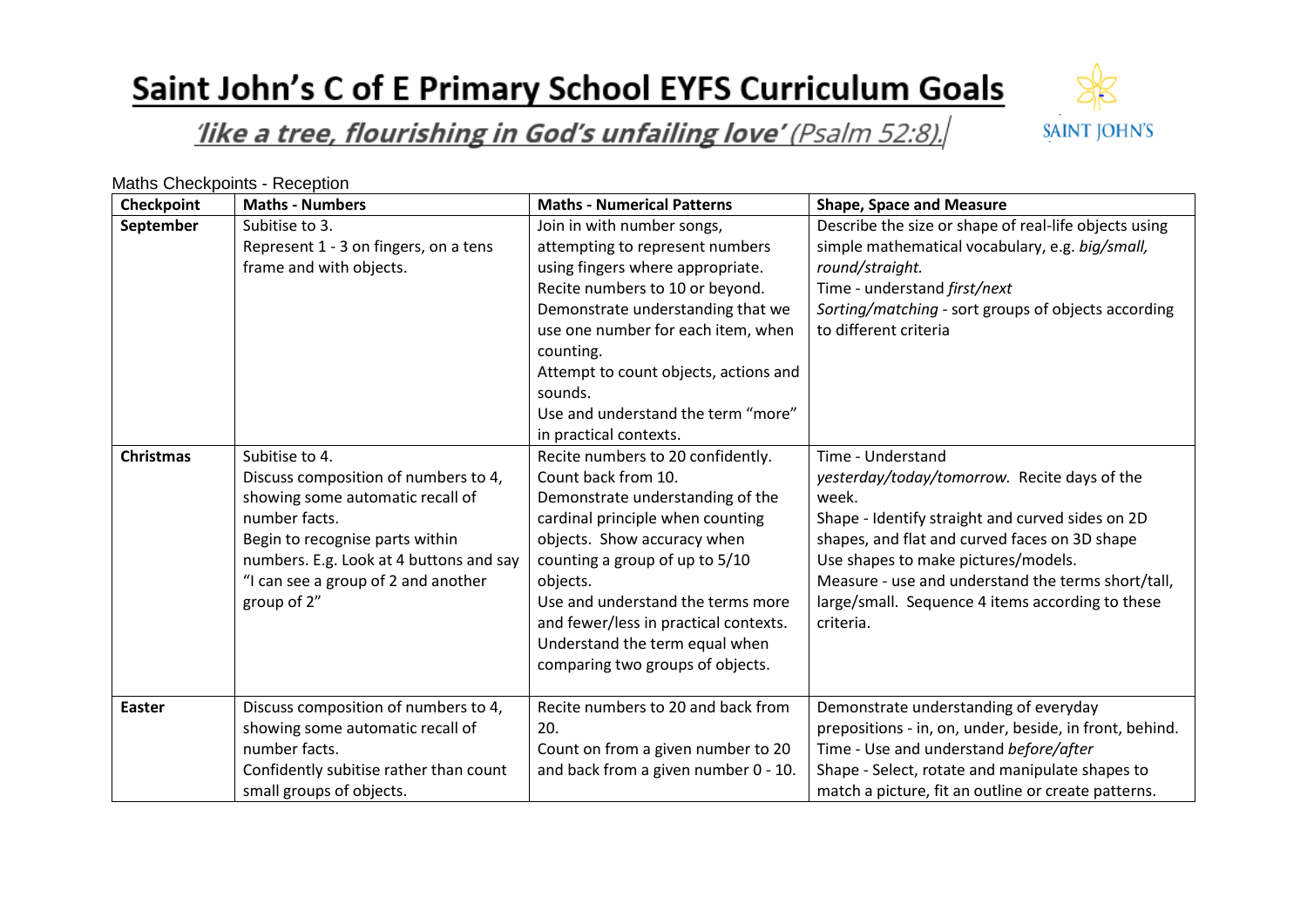## Saint John's C of E Primary School EYFS Curriculum Goals



#### like a tree, flourishing in God's unfailing love' (Psalm 52:8).

|                         | Subitise to 5 using familiar concept<br>images (e.g. a tens frame, with<br>Numicon and using fingers)                                                                                                                                                                                                                                                                          | Show accuracy when counting a<br>group of objects, showing 1 to 1<br>correspondence & confident<br>application of the cardinal principle.<br>Say the number one more/less than a<br>given number 1 - 10.<br>Explore sharing into equal groups in<br>practical contexts, commenting on<br>what they notice.                                                                                                                  | Pattern - continue a simple AB, ABC pattern                                                                                                                                                                                                                                                                                                                                                                                                                          |
|-------------------------|--------------------------------------------------------------------------------------------------------------------------------------------------------------------------------------------------------------------------------------------------------------------------------------------------------------------------------------------------------------------------------|-----------------------------------------------------------------------------------------------------------------------------------------------------------------------------------------------------------------------------------------------------------------------------------------------------------------------------------------------------------------------------------------------------------------------------|----------------------------------------------------------------------------------------------------------------------------------------------------------------------------------------------------------------------------------------------------------------------------------------------------------------------------------------------------------------------------------------------------------------------------------------------------------------------|
| EOY incl.<br><b>ELG</b> | ELG - Have a deep understanding of<br>number to 10, including the<br>composition of each number.<br>ELG - Subitise (recognise quantities<br>without counting) up to 5.<br>ELG - Automatically recall (without<br>reference to rhymes, counting or other<br>aids) number bonds up to 5 (including<br>subtraction facts) and some number<br>bonds to 10, including double facts. | ELG - Verbally count beyond 20,<br>recognising the pattern of the<br>counting system.<br>ELG - Compare quantities up to 10 in<br>different contexts, recognising when<br>one quantity is greater than, less<br>than or the same as the other<br>quantity.<br>ELG - Explore and represent patterns<br>within numbers up to 10, including<br>evens and odds, double facts and<br>how quantities can be distributed<br>equally | NO ELG FOR THIS AREA.<br>Use everyday language to discuss length, size,<br>height, weight, time, position and capacity. Use this<br>language to make simple observations, e.g. this is<br>heavier than that.<br>Shape - Understand and use correct mathematical<br>language to describe 2D and 3D shapes (e.g. vertices,<br>sides, edges, faces, flat/curved).<br>Shape - Know some common 2D and 3D shapes.<br>Pattern - create, copy and continue a simple patterm |
| <b>Those working</b>    | Be able to "conceptually subitise" to 10                                                                                                                                                                                                                                                                                                                                       | Make estimations based on their                                                                                                                                                                                                                                                                                                                                                                                             | Pattern - create patterns of increasing complexity,                                                                                                                                                                                                                                                                                                                                                                                                                  |
| in Greater<br>Depth may | or beyond.<br>Know number bonds to 10 or beyond.                                                                                                                                                                                                                                                                                                                               | "number knowledge/sense", e.g. that<br>number must be greater than 20                                                                                                                                                                                                                                                                                                                                                       | e.g. ABCCABCC or spot errors in a given pattern.<br>Shape - confidently discuss the properties of                                                                                                                                                                                                                                                                                                                                                                    |
|                         | Link subtraction and addition in<br>meaningful ways, e.g. when exploring<br>the part-whole model.<br>Make strong links between areas of<br>their learning, e.g. doubling/halving.                                                                                                                                                                                              | because I can see two full tens and a<br>part finished ten.<br>Apply their number knowledge to<br>solve problems, e.g. It takes 3 eggs to                                                                                                                                                                                                                                                                                   | common and irregular 2D and 3D shapes, e.g. giving<br>clues.<br>Make predictions and link their knowledge of<br>number to their work on measures, e.g. The red car                                                                                                                                                                                                                                                                                                   |